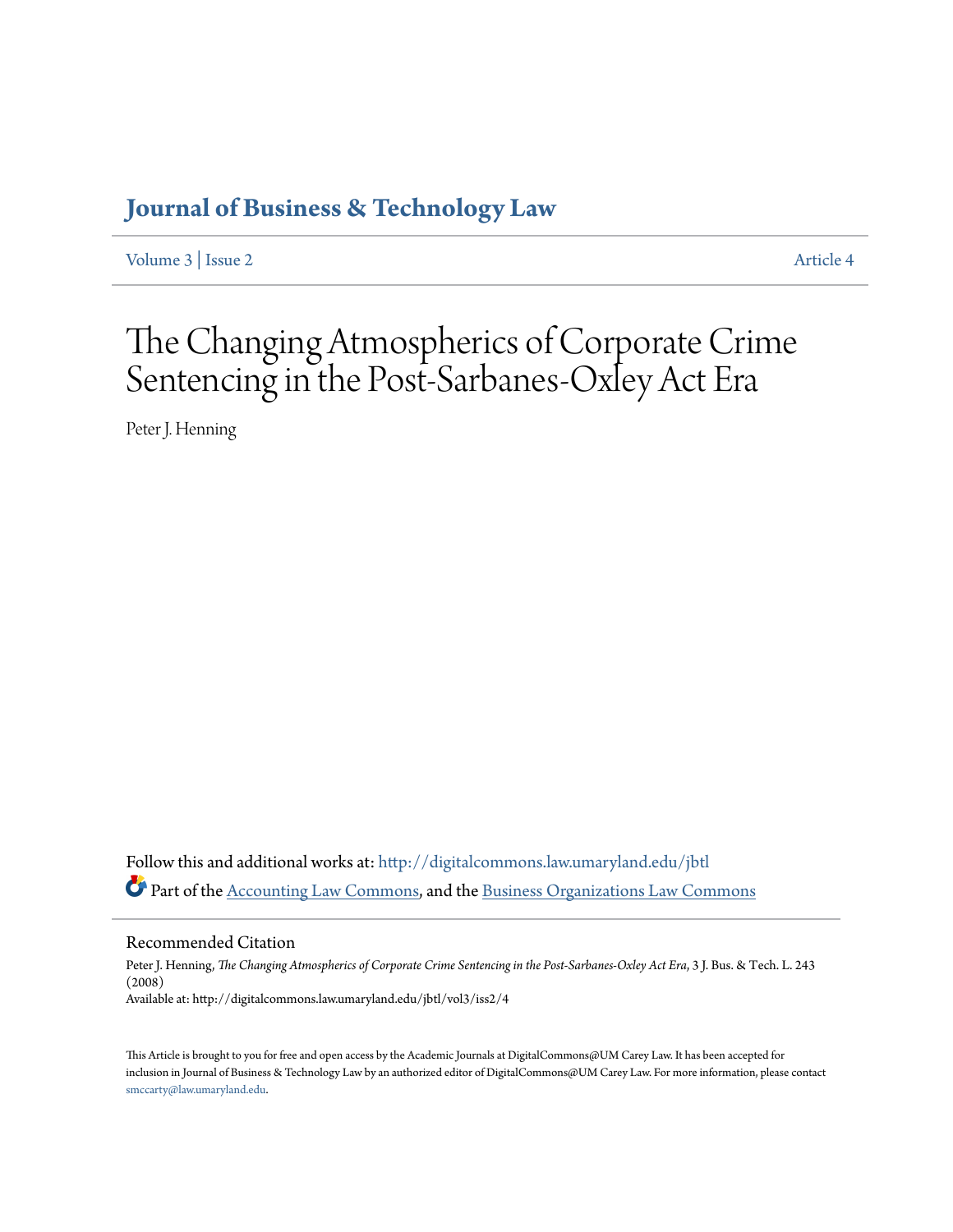### The Changing Atmospherics of Corporate Crime Sentencing in the Post-Sarbanes-Oxley Act Era

THE **SARBANES-OXLEY ACT** OF **2002' HAS BEEN** VIEWED as a watershed event in dealing with corporate fraud. The law requires publicly-traded companies to adopt extensive—some say onerous<sup>2</sup>—internal controls to ensure that organizations cannot again be used to perpetrate the perceived frauds of Enron and WorldCom, regardless of whether that perception reflects reality in any way.<sup>3</sup> In response to questions about who should be held responsible to prevent the next wave of corporate fraud, Congress enhanced the power of auditors to scour corporations for possible material weaknesses and required lawyers for the first time to act as "gatekeepers" for their corporate clients No Congressional enactment can ever be complete without the seemingly obligatory criminal law provisions that adopt new measures to prosecute corporate miscreants and send them to jail for ever-longer prison terms.

The new criminal laws added by the Sarbanes-Oxley Act did little more than add a few arrows to the bountiful quiver of federal prosecutors-charges that can be added on top of the usual suspects of mail fraud, wire fraud, and false SEC filings in corporate prosecutions. Where the Act actually effected substantial change was in the *sentencing* of defendants convicted of committing crimes through business organizations, especially publicly-traded companies. In a direct way, the Act required the United States Sentencing Commission to ratchet up the potential sentences of defendants by adding new or increased enhancements to the sentencing calculation for fraud offenses.<sup>5</sup> Indirectly, the Sarbanes-Oxley Act changed the

#### **JOURNAL OF BUSINESS & TECHNOLOGY LAW**

**I** Professor of Law, Wayne State University Law School. © 2008 Peter J. Henning. I appreciate the assistance of Olive Hyman and the editors of the *Journal of Business & Technology Law.*

<sup>1.</sup> Pub. L. No. 107-204, 116 Stat. 745 (codified as amended in scattered sections of 11, 15, 18, 28, and 29 U.S.C.).

*<sup>2.</sup> See* Joseph Schuman, *A Corporate Oversight Rule Looks Set to be Eased,* WALL **ST. J.,** Nov. **10, 2006.**

<sup>3.</sup> Sara B. Smith, Note, *Sarbanes-Oxley Act, Section 307-The Price of Accountability: How Will Section 307 Affect the Role of the Corporate Attorney?,* 107 W. VA. L. REV. 901, 931 (2005).

<sup>4.</sup> Thomas C. Pearson & Gideon Mark, *Investigations, Inspections, and Audits in the Post-SOX Environment,* 86 **NEB.** L. REV. 43, 58, 62 (2007); Fred Zacharias, *Lawyers as Gatekeepers,* 41 **SAN** DIEGO L. REV. 1387, 1402-03 (2004).

<sup>5.</sup> Sarbanes-Oxley Act §§ 903-06, 1104.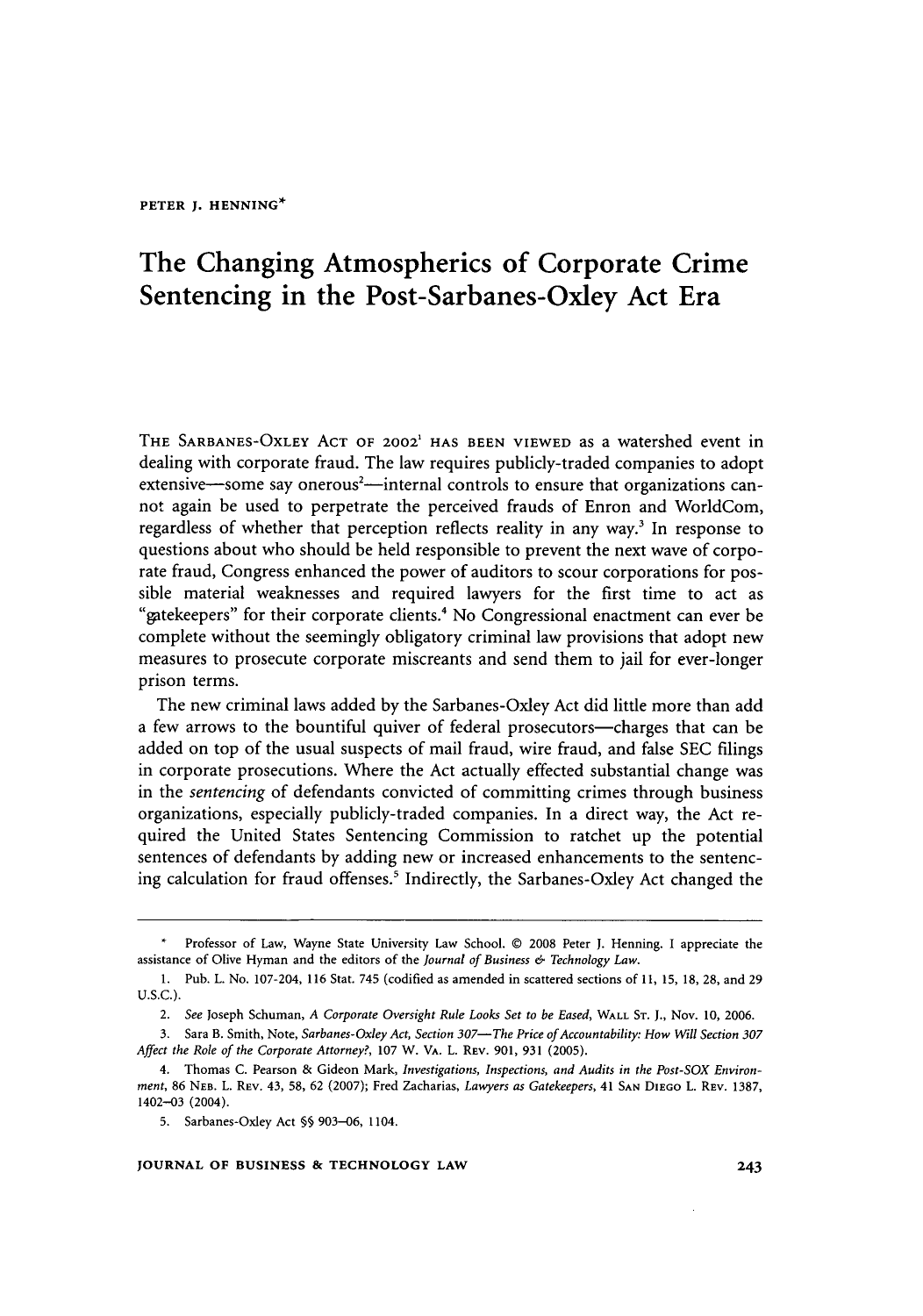atmosphere of criminal sentencing by signaling to federal judges that the light sentences once meted out to white collar offenders were no longer acceptable.<sup>6</sup>

An emboldened Department of Justice began pursuing executive officers of companies perceived as being enmeshed in fraud, and after the convictions, judges were more than willing to impose substantial terms of imprisonment by following the Sentencing Guidelines. Punishments that would make a few drug dealers blanch became, while not quite routine, at least within the realm of possibility for chief executive officers (CEOs) charged with leading their companies into ruin. For example, Bernie Ebbers, former CEO of WorldCom, received a twenty-five year prison term,<sup>7</sup> while former Enron CEO Jeffrey Skilling received a bit over twentyfour years.8 Other CEOs who received lengthy prison terms even when their companies did not fail include the twelve-year terms for Sanjay Kumar from Computer Associates<sup>9</sup> and Walter Forbes of Cendant.<sup>10</sup> Prosecutions for leaving a company in shambles still can be seen, such as with David Stockman,<sup>11</sup> but such conduct is no longer a prerequisite for the prosecution of a senior corporate officer. Defendants like Gregory Reyes of Brocade Communications<sup>12</sup> and Conrad Black of Hollinger International<sup>13</sup> were charged with crimes without regard to the health or viability of their companies, which continue in business today.

The changed atmospherics of corporate crime sentencing is not entirely attributable to the Sarbanes-Oxley Act. A significant change in the potential severity of sentences for fraud went into force in November 2001 when the Sentencing Commission adopted changes to the Guidelines that increased the potential sentence based on the amount of the loss (or the defendant's gain).'" Those changes went into effect almost at the exact time Enron started to implode,<sup>15</sup> a process that led to the adoption of the Sarbanes-Oxley Act the following year. The Act provided a strong impetus toward the substantial sentences we are now seeing in corporate crime cases, making lengthy prison terms for executives (which were once unthinkable) almost commonplace.

In this Essay, I will review briefly the additions to the federal criminal law arsenal adopted by the Sarbanes-Oxley Act, and note its more important sentencing provisions that pushed judges to give longer sentences in corporate fraud cases.<sup>16</sup> To

*<sup>6.</sup> See* United States v. Ebbers, 458 F.3d 110, 129-30 (2d Cir. 2006).

<sup>7.</sup> *Id.* at 112.

<sup>8.</sup> Alexei Barrionuevo, *Skilling Sentenced to 24 Years,* N.Y. TIMES, Oct. 24, 2006, at **Cl.**

**<sup>9.</sup>** *Ex-Software Executive Begins Prison Term,* N.Y. **TIMES,** Aug. 15, 2007, at **C5.**

<sup>10.</sup> *Ex-Cendant Chairman Sentenced for Fraud,* N.Y. TIMES, Jan. 18, 2007, at C21.

<sup>11.</sup> *Collins & Aikman Sues David Stockman, Its Former Chief,* N.Y. TIMES, May 19, 2007, at C4.

<sup>12.</sup> Indictment, United States v. Reyes, 2006 WL 4686714 (N.D. Cal. 2006) (No. CR 06 0556 CRB).

<sup>13.</sup> First Superseding Indictment, United States v. Black, 2005 WL 4659915 (N.D. Ill. 2005) (No. 05 CR 727).

<sup>14.</sup> **U.S. SENTENCING GUIDELINES MANUAL** *§§* 2Bl.(b)(1), cmt. n.2(B) (2001), *amended by* U.S. **SEN-TENCING GUIDELINES MANUAL** app. C, amend. 617 (2002).

<sup>15.</sup> Alex Berenson, *S.E.C. Opens Investigation into Enron,* N.Y. TIMES, Nov. 1, 2001, at C4.

<sup>16.</sup> *See infra* Parts I, II.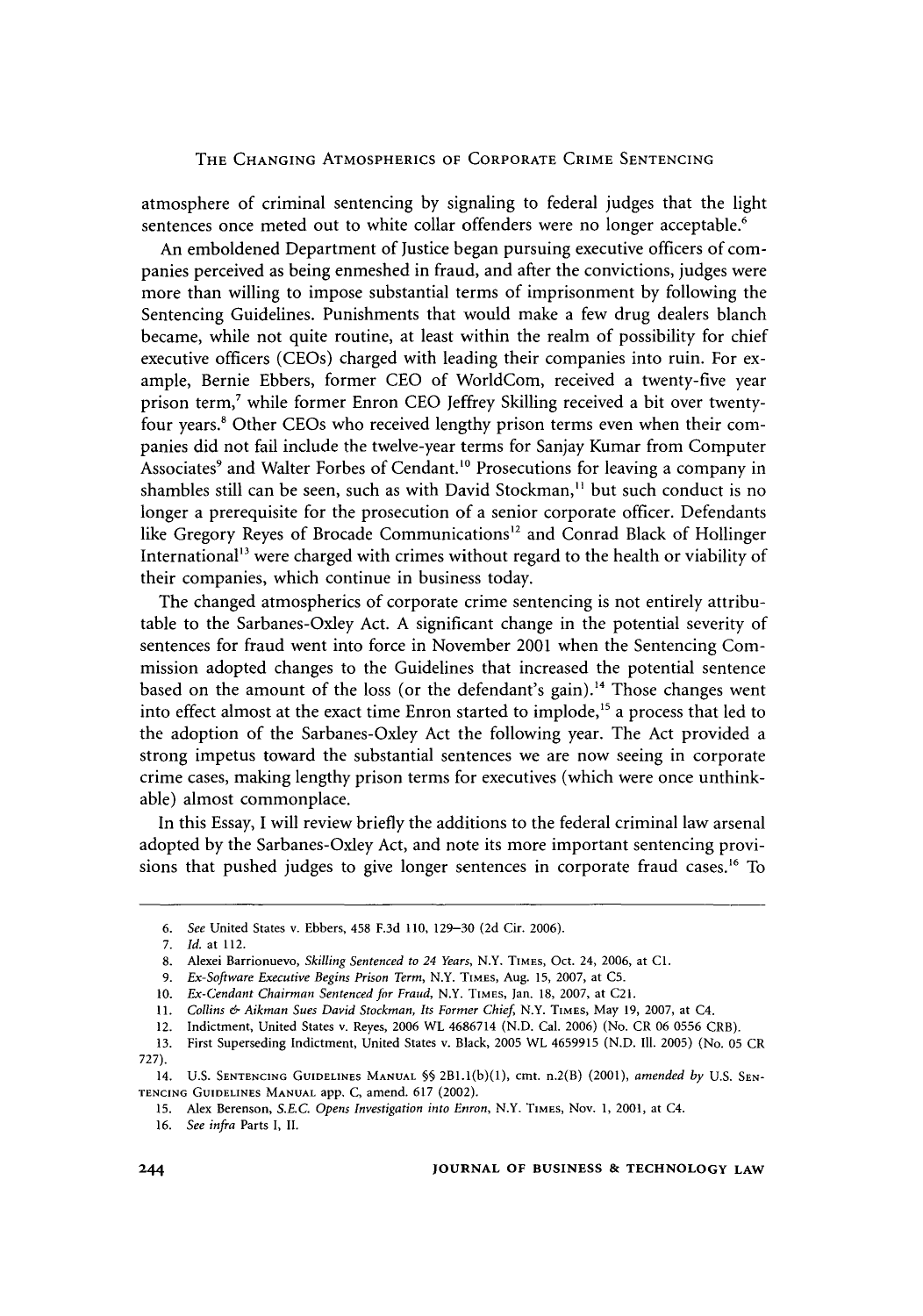illustrate how things have changed since the enactment of the Sarbanes-Oxley Act, I will apply a sentencing analysis to a hypothetical CEO based on the 2000 version of the Sentencing Guidelines and the 2007 version, which incorporates the effects of the Sarbanes-Oxley Act.<sup>17</sup> This comparison demonstrates just how much the Act impels judges to impose significant sentences, even after the Sentencing Guidelines became advisory and no longer bound judges to follow its prescriptions rigidly. The push for higher sentences may be abating, however, or even reversed, now that the Supreme Court has made it clear that federal judges enjoy substantial discretion in crafting sentences that need not adhere strictly to the Guidelines.<sup>18</sup> That process may well lead to lower sentences, largely ending the push for greater punishment embodied in the Sarbanes-Oxley Act.<sup>19</sup>

#### **I.** THE CRIMINAL PROVISIONS OF THE SARBANES-OXLEY **ACT**

Congress took three steps in the Sarbanes-Oxley Act to enhance criminal penalties. Specifically, Congress created new criminal offenses, increased the sentences for the fraud provisions most commonly charged in corporate crime prosecutions, and directed the Sentencing Commission to increase the potential penalties for a range of fraud offenses in the Sentencing Guidelines. The criminal provisions of the Sarbanes-Oxley Act created four new crimes and expanded the scope of one other.<sup>20</sup> The new offenses are:

- $\cdot$  securities fraud;<sup>21</sup>
- \* CEO/Chief financial officer (CFO) certification; <sup>22</sup>
- \* destruction of records in an investigation or bankruptcy;<sup>23</sup> and
- destruction of corporate audit papers.<sup>24</sup>

Congress expanded the scope of one of the obstruction of justice provisions to clarify that it is now a crime to alter or destroy a document to make it unavailable in an investigation, or to otherwise impede an official proceeding.<sup>25</sup> These provisions were viewed by Congress as correcting gaps in the federal criminal firmament to reach the next Arthur Andersen that shreds documents, and the future CEO who perpetrates fraud by plumping up the corporate balance sheet.<sup>26</sup>

<sup>17.</sup> *See infra* Part Ill.

<sup>18.</sup> United States v. Booker, 543 U.S. 220, 245-46 (2005); *see* infra Part IV.

<sup>19.</sup> *See infra* Part IV.

<sup>20.</sup> For a thorough review of the criminal law provisions of the Sarbanes-Oxley Act, see Lisa H. Nicholson, *The Culture of Under-Enforcement: Buried Treasure, Sarbanes-Oxley and the Corporate Pirate,* 5 DEPAUL Bus. & COM. L.J. 321, 338-43 (2007).

<sup>21.</sup> Sarbanes-Oxley Act of 2002, 18 U.S.C. § 1348 (Supp. V 2007).

<sup>22.</sup> *Id. §* 1350.

<sup>23.</sup> *Id. §* 1519.

<sup>24.</sup> *Id.* § 1520.

<sup>25.</sup> *Id.* § 1512(c).

<sup>26.</sup> Gary G. Grindler & Jason A. James, *Please Step Away from the Shredder and the "Delete" Key: §§ 802 and 1102 of the Sarbanes-Oxley Act,* 41 AM. CRIM. L. REv. 67, 77-83 (2004).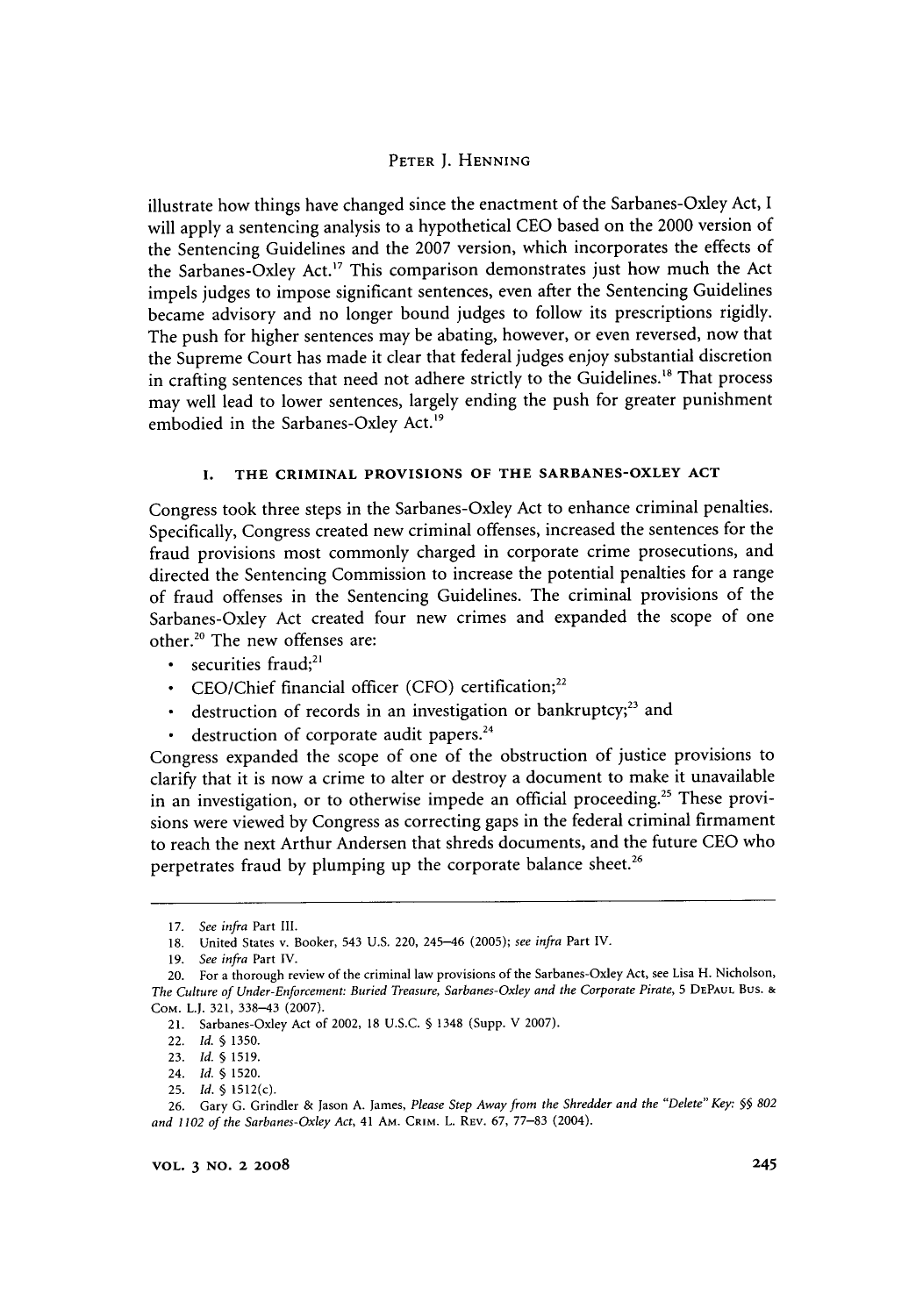Aside from the CEO/CFO financial statement certification provision, the new laws are largely duplicative of other criminal statutes, and indeed the securities fraud provision is narrower than the often-used antifraud provisions of the federal securities laws, such as Rule  $10b-5$ .<sup>27</sup> There have been few criminal prosecutions under these new provisions, and these offenses do not appear to have meaningfully affected prosecutors or the policing of corporations. For example, the new destruction of records provision has been used a few times, but not in corporate fraud prosecutions. Rather, the destruction of records provision has been used most prominently in child pornography cases.<sup>28</sup> Even the certification provision has not been utilized by prosecutors to any great degree, although the SEC has relied on it in civil enforcement actions.<sup>29</sup> The only significant prosecution of a CEO for allegedly certifying false financial statements was the prosecution of former Health-South CEO Richard Scrushy, who was acquitted of the charge.<sup>30</sup>

Along with the new crimes, Congress also increased the sentences for the fraud provisions' most common charges in corporate crime prosecutions. The maximum sentence for mail and wire fraud jumped from five to twenty years, $31$  and the maximum sentence for violations of the federal securities laws, which typically involves the antifraud provision in Rule 10b-5, went from ten to twenty years.<sup>32</sup> The penalty for a conspiracy to engage in mail fraud, wire fraud, or for the violation of the new securities fraud provision is now equal to the punishment for the object offense rather than the prior five-year maximum.<sup>33</sup>

Statutory maximums are largely meaningless, however, because under the Sentencing Guidelines the actual recommended term of imprisonment is always far less.34 So while it makes for a striking media report to say that a defendant faces 100 years in jail for the charges in an indictment, there is no realistic possibility that the

*<sup>27.</sup> See* Phillip Wesley Lambert, Comment, *Worlds Are Colliding: A Critique of the Need for the Additional Criminal Securities Fraud Section in Sarbanes-Oxley,* 53 **CASE** W. RES. L. REV. 839, 851 (2003) ("[A]n examination of the language contained in [18 U.S.C. § 1348] reveals that it covers virtually identical transactions and conduct as the language in the Securities Act and Exchange Act, and in some cases, is substantially *less* protective of investors than its counterpart provision in the Securities Act.").

<sup>28.</sup> *See, e.g.,* United States v. Wortman, 488 F.3d 752 (7th Cir. 2007) (upholding the conviction of Amanda Wortman for violating 18 U.S.C. **§** 1519 (destruction of records in an investigation) when she broke a CD believed to contain child pornography).

<sup>29.</sup> *See* Daphne Eviatar, *Case Closed?,* **LITIG.** 2007: Supp. AM. LAW. **&** CORP. **COUNSEL,** Fall 2007, at **18.** 30. Betty Joan Thurber, *A Behavioral Science Analysis of Sarbanes-Oxley's Certification Requirements-The Right Kind of Deterrence?,* 7 TRANSACTIONS: **TENN. J.** Bus. L. 123, 140 (2005).

<sup>31. 18</sup> U.S.C. **§§** 1341, 1343 (2000 & Supp. V 2007).

<sup>32. 15</sup> U.S.C. **§** 78ff(a) (2000 **&** Supp. V 2007).

<sup>33. 18</sup> U.S.C. § 1349 ("Any person who attempts or conspires to commit any offense under this chapter shall be subject to the same penalties as those prescribed for the offense, the commission of which was the object of the attempt or conspiracy."). A conspiracy count allowing the government to try all the corporate chieftains together is a common feature of these types of cases.

<sup>34.</sup> *See* Frank **0.** Bowman, III, Pour encourager les autres? *The Curious History and Distressing Implications of the Criminal Provisions of the Sarbanes-Oxley Act and the Sentencing Guidelines Amendments that Followed, 1* OHIO **ST. J.** CRIM. L. 373, 384 (2004) ("But in federal white-collar cases, the statutory maximum sentence for a single count of conviction usually has no relation to the maximum sentence a judge could actually impose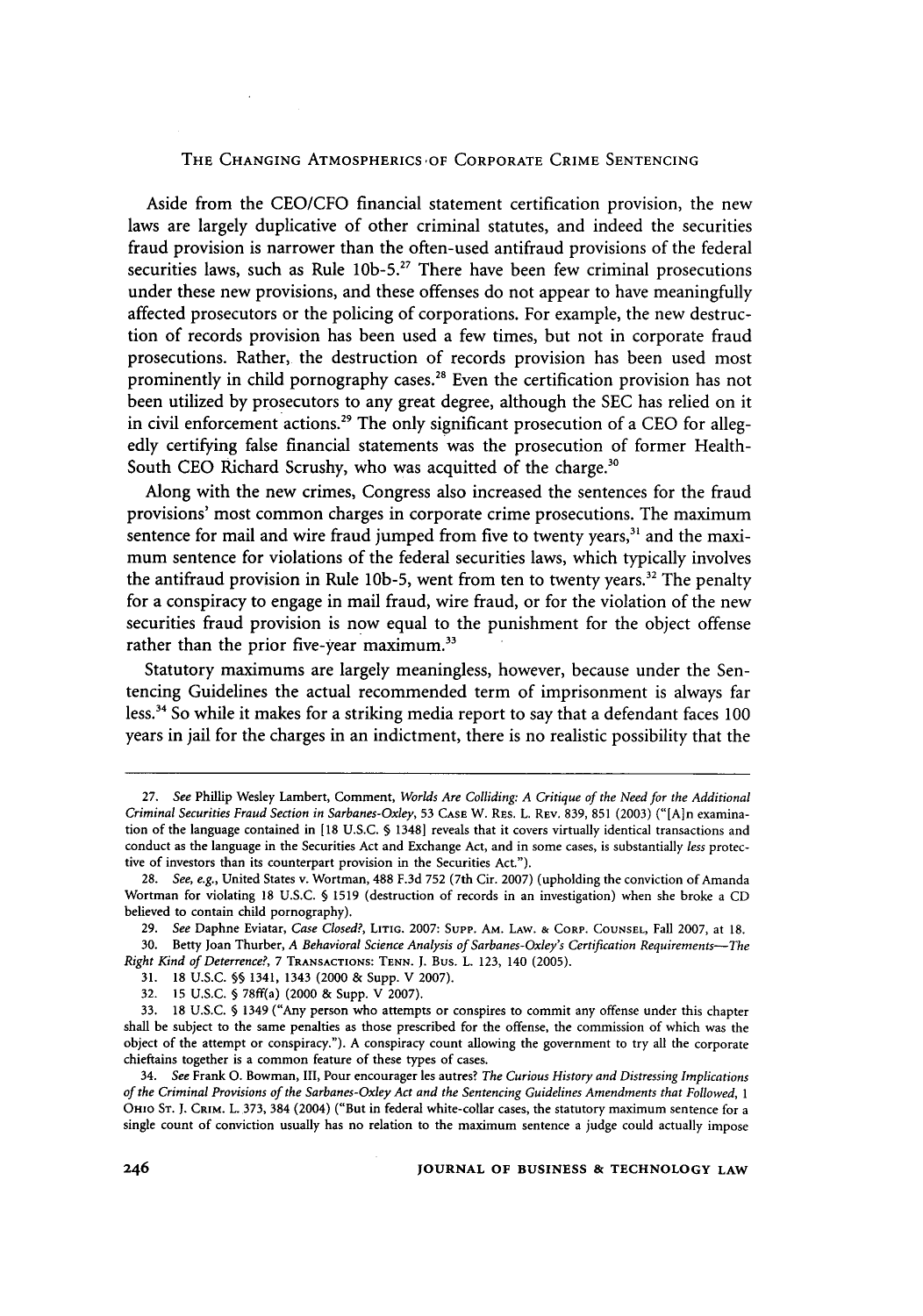ultimate sentence-if there is a conviction-will be anywhere close to what Congress authorized as the highest punishment.

The third step in the process of enhancing the criminal penalties was the direction the Sarbanes-Oxley Act gave the Sentencing Commission to increase the potential penalties for a range of fraud offenses in the Sentencing Guidelines. Section 905 of the Act essentially tells the Commission to "do the right thing" in adjusting the Guidelines to increase the potential severity of sentences.<sup>35</sup> Two admonitions in particular send this message to the Commission about sentencing in corporate fraud cases:

*(1) ensure that the sentencing guidelines and policy statements reflect* the serious nature of the offenses and the penalties set forth in this Act, *the growing incidence of serious fraud offenses which are identified above, and the need to modify the sentencing guidelines and policy statements to deter, prevent, and punish such offenses;*

*(2) consider the extent to which the guidelines and policy statements adequately address whether the guideline offense levels and enhancements for violations of the sections amended by this Act are sufficient to deter and punish such offenses, and specifically, are* adequate in view of the statutory increases in penalties contained in this Act **....36**

Congress could not have been much clearer in asking for increased sentences, and as the next section shows, it got what it wanted by enacting the Sarbanes-Oxley Act: significant-if not draconian-corporate fraud sentences.

#### **II. CHANGES IN THE SENTENCING GUIDELINES AND THE** *BOOKER* **EFFECT**

After the adoption of the Sarbanes-Oxley Act, the Sentencing Commission took up the mandate to update the Guidelines to reflect the recommended enhanced sentences for corporate crimes. After first adopting emergency amendments in January 2003 to comply with the Act's 180-day deadline,<sup>37</sup> the Commission adopted permanent amendments that went into effect on November 1, 2003.<sup>38</sup> These changes increased sentences on both the low end of the applicable Guidelines range and allowed for even longer sentences at the higher end of the Guidelines range.<sup>39</sup>

because a single criminal scheme so often consists of a multitude of acts separately chargeable as federal crimes.").

**<sup>35.</sup>** *Id.* at 405-07, 409-11.

<sup>36.</sup> Sarbanes-Oxley Act of 2002, Pub. L. No. 107-204, **§** 905(b)(1), (2), 116 Stat. 745, 805 (codified at 18 U.S.C. § 994) (emphasis added).

<sup>37.</sup> See U.S. SENTENCING GUIDELINES **MANUAL** (Supp. 2003).

<sup>38.</sup> See *id.* app. C, vol. II.

<sup>39.</sup> See Bowman, supra note 34, at 431-32. Professor Bowman discusses the effect of Senator Joseph Biden's insertion of a "legislative history" into the Congressional Record that suggested changes the Sentencing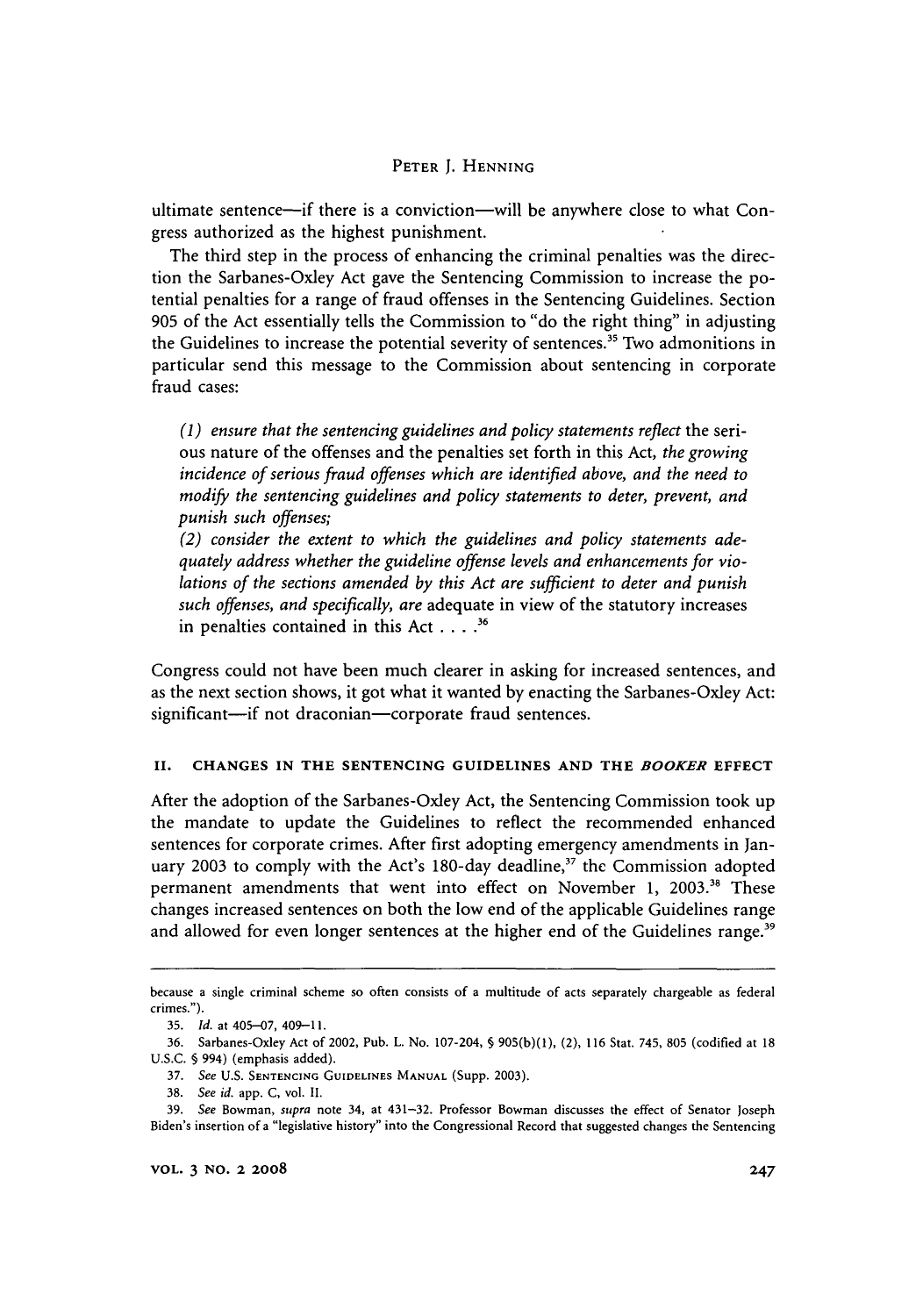The Sentencing Commission's first step to increase prison terms for corporate crime was to increase the base offense level for a fraud offense if the crime was punishable by a term of imprisonment of twenty years or more.<sup>40</sup> This played directly into the provisions of the Sarbanes-Oxley Act that increased the sentences for mail fraud, wire fraud, and securities fraud to twenty years, thus effectively increasing the starting point for a Guidelines sentence. While a one-level increase sounds fairly innocuous, it can have the effect of increasing a sentence by as much as a year or more if the loss from the offense is significant.<sup>4</sup>

Next, the Commission added two levels to the fraud loss table, for losses greater than \$200,000,000 and \$400,000,000, with a two-level increase for each higher amount.<sup>42</sup> This change would have a significant effect on the sentences handed down in cases where a publicly-traded company collapsed due to fraud by the defendants because most such organizations will have a market capitalization greater than those amounts.<sup>43</sup>

Another step to raise sentences in corporate fraud cases was to add an additional enhancement based on a larger number of victims, with a six-level increase if there were more than 250 victims of the crime on top of the two- and four-level enhancements for more than ten and more than fifty victims, respectively.<sup>44</sup> If the shareholders of a company are the victims of the fraud, then it often will be quite easy to establish a large number harmed by the crime because most public companies have thousands of shareholders. 45 For securities law cases, an additional four-

*Id.* at 432.

40. U.S. **SENTENCING** GUIDELINES MANUAL **§** 2Bl.l(a)(1).

Commission should make in the Congressional Record right before the Commission decided on the amendments it would adopt in response to the Sarbanes-Oxley Act. *Id.* Professor Bowman concludes:

Senator Biden's "legislative history" is in many respects a curious document. It was written, placed into the Congressional Record, and delivered to the Sentencing Commission nine months after the Sarbanes-Oxley Act was passed, but only days before the Commission was to vote on final post-Sarbanes-Oxley amendments. It is the product of Senator Biden and his staff, not of any committee or even any group of senators. Its obvious purpose was to tell the Sentencing Commission pointedly and publicly what Senator Biden wanted them to do. Faced with the prospect that a Justice Department appeal to Congress would receive support not only from Republicans but also from a prominent Judiciary Committee Democrat, the Commission voted for a broad-based, albeit small and curiously structured, sentence increase.

<sup>41.</sup> See Bowman, *supra* note 34, at 433 ("First, though a one-base-offense-level increase may seem insignificant, it actually has profound effects on thousands of individual defendants. It bumps up the sentencing range of every federal fraud defendant by one level, thus increasing the minimum guideline sentence of defendants subject to imprisonment by roughly ten percent.").

<sup>42.</sup> U.S. **SENTENCING GUIDELINES** MANUAL **§** 2B.(b)(l) (2003).

<sup>43.</sup> *See* UNITED **STATES SENTENCING COMM'N,** REPORT TO **CONGRESS: INCREASED PENALTIES UNDER** THE **SARBANES-OXLEY ACT** OF 2002 **6** (2003). The Commission also included as a new factor for determining loss in a corporate fraud case a reduction in the value of equity securities or other corporate assets that resulted from the offense. *Id.* at 6 n.4. Thus, the loss calculation was expanded to include not just direct harm to the business, but also the more indirect harm to investors by looking to any effect on the market price of the securities.

<sup>44.</sup> **U.S. SENTENCING GUIDELINES MANUAL** § 2Bl.l(b)(2).

<sup>45.</sup> *See, e.g.,* MERGENT FIS, **INC.,** HANDBOOK OF DIVIDEND ACHIEVERS (Brad A. Armbruster ed., 2000) (revealing the number of shareholders and other institutional information for Abbott Laboratories).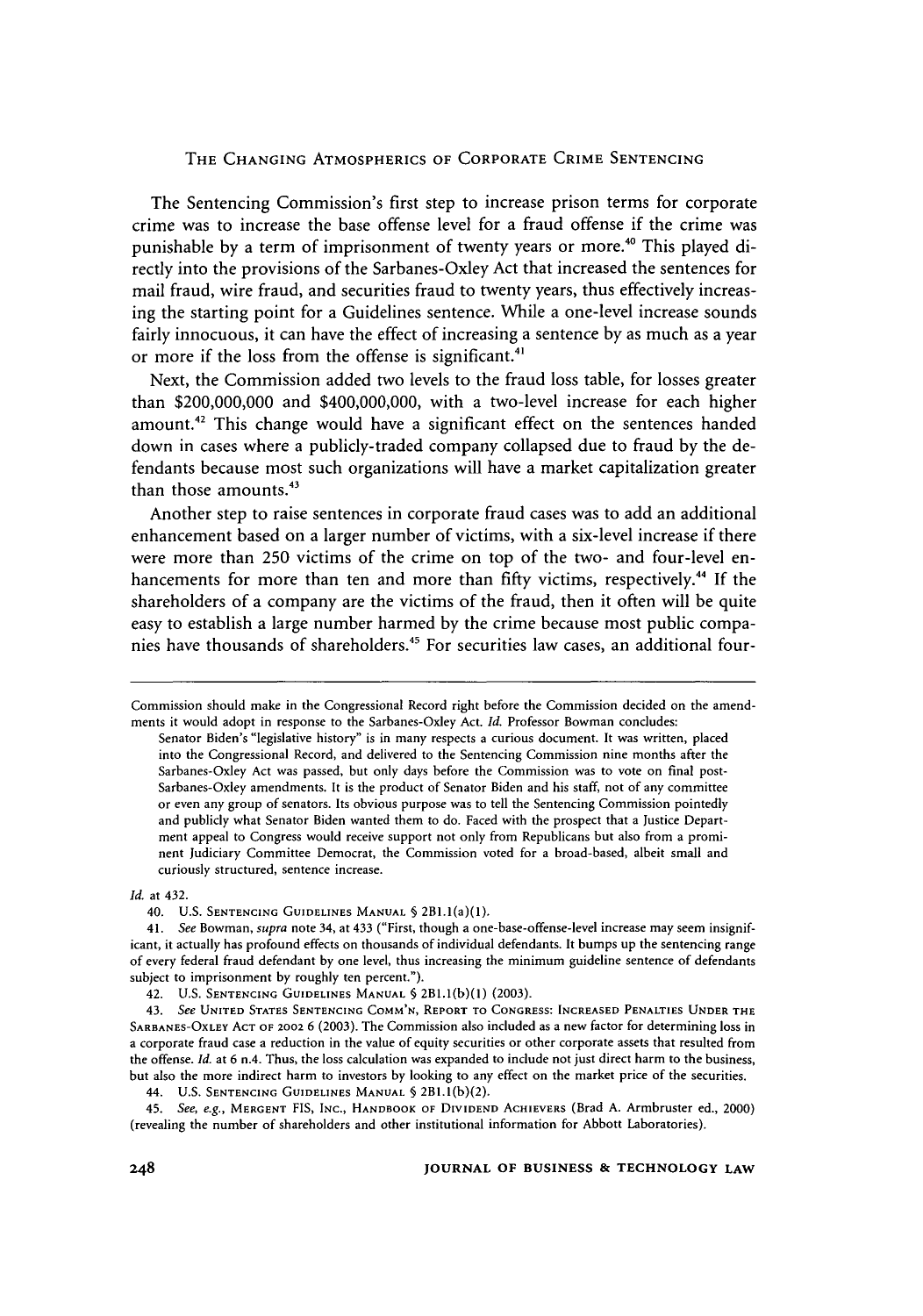level enhancement applies if, at the time of the offense, the defendant was an officer or director of a publicly-traded company.<sup>46</sup> Unlike other enhancements that are more broadly based, this enhancement is limited to prosecutions involving a conviction for violating the federal securities laws.<sup>47</sup>

These changes to the Sentencing Guidelines occurred before the Supreme Court's decision in *United States v. Booker<sup>48</sup>* that changed them from being mandatory to advisory.49 Two recent opinions applying *Booker* show the continuing battle over how the Guidelines will be applied. In *Rita v. United States*,<sup>50</sup> the Court held that a within-Guidelines sentence can be accorded a presumption of reasonableness by a court of appeals reviewing the district court's punishment determination, at least in what it called the "mine run of cases."'" In *Gall v. United States,"2* the Court determined that a sentence *outside* the prescribed Guidelines parameters is not subject to special scrutiny so long as the district court reasonably justified the ultimate sentence.<sup>53</sup> Further, appellate review of non-Guidelines sentences is limited to whether the district court abused its discretion, a particularly forgiving standard that will encourage judges to consider individual factors rather than focusing solely on the Guidelines.<sup>54</sup> District court judges now have much greater flexibility in

48. 543 U.S. 220 (2005).

49. *Id.* at 245.

- 50. **127 S.** Ct. 2456 (2007).
- **51.** *Id.* at 2465. The Court stated:

<sup>46.</sup> U.S. **SENTENCING GUIDELINES MANUAL** *§* 2BI.I(b)(14)(A).

<sup>47.</sup> *Id.* Enhancements already in the Guidelines were adjusted to cover the types of corporate collapses that triggered the passage of the Sarbanes-Oxley Act. For example, an existing enhancement for endangering the safety and soundness of a financial institution, which dates back to the savings and loan crises of the early 1990s, was expanded to include offenses that substantially endanger the solvency or financial security of an organization that, at any time during the offense, was a publicly traded company or had 1,000 or more employees. *Id.* **§** 2B1.1(b)(12)(B). Along the same lines, if the crime substantially endangered the solvency or financial security of 100 or more victims, regardless of whether a publicly traded company or other organization was affected by the offense, then the same four-level enhancement applies. *Id.* The rationale for these provisions is that crimes require a longer sentence when they jepoardize the financial security of a significant number of people. Of course, if the crime has such a significant effect on a company's financial position, the amount of the loss likely will be substantial, already triggering a significant sentence under the Guidelines. Ultimately, these enhancements likely serve to make a significant sentence even longer, perhaps reaching life imprisonment for a financial crime in which there was no threat to public safety. *See id.*

An individual judge who imposes a sentence within the range recommended by the Guidelines thus makes a decision that is fully consistent with the Commission's judgment in general .**. .** .[T]he courts of appeals' "reasonableness" presumption, rather than having independent legal effect, simply recognizes the real-world circumstance that when the judge's discretionary decision accords with the Commission's view of the appropriate application of  $\S$  3553(a) in the mine run of cases, it is probable that the sentence is reasonable.

*Id.*

<sup>52. 128</sup> **S.** Ct. 586 (2007).

<sup>53.</sup> *Id.* at 591.

<sup>54.</sup> The Court set forth the following standard for all sentencing after *Booker.*

Accordingly, after giving both parties an opportunity to argue for whatever sentence they deem appropriate, the district judge should then consider all of the § 3553(a) factors to determine whether they support the sentence requested by a party. In so doing, he may not presume that the Guidelines range is reasonable. He must make an individualized assessment based on the facts presented. If he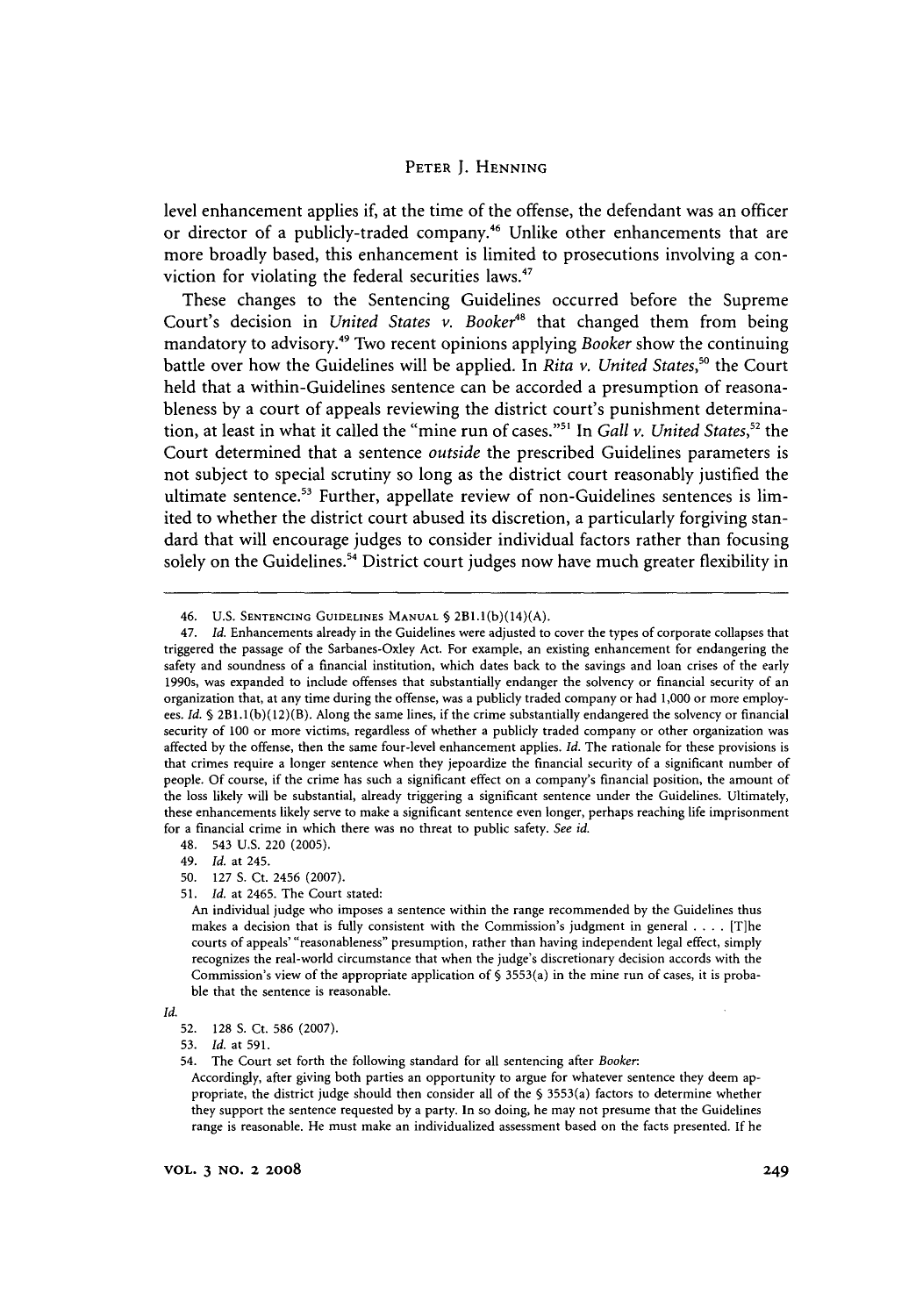deciding what sentence to impose than at any time since the adoption of the Guidelines in 1987, but still "a district court should begin all sentencing proceedings by correctly calculating the applicable Guidelines range."<sup>55</sup> Thus, the Guidelines remain the starting point of the sentencing process.

#### **III. A HYPOTHETICAL SECURITIES FRAUD INVOLVING CORPORATE EXECUTIVES**

To understand the effect of the various changes adopted in response to the demands for increased sentences embodied in the Sarbanes-Oxley Act, the following hypothetical scenario will be used to analyze how comparable conduct would be treated under the 2000 version and current version of the Guidelines. This illustrates the true effect of the Sarbanes-Oxley Act on the criminal law. As will be shown, the potential sentence in a securities fraud case could equal or exceed what the Guidelines call for in a drug case involving a significant amount of narcotics or child sexual abuse prosecution. After reviewing the scenario, I consider whether the Supreme Court's recent decision in *Gall* may reverse, at least in part, the trend toward greater sentences generated by the Sarbanes-Oxley Act.

The hypothetical case involves the CEO of a company, Bronco Communications Corp. (BCC), whose stock is traded on the New York Stock Exchange. BCC owns television and radio stations in smaller markets throughout the United States. The CEO, with the board's approval, decides to sell a number of radio stations due to weakening revenue. Revenue is decreasing because satellite radio services are drawing away listeners from terrestrial radio, and marketers are advertising on the internet rather than in traditional media outlets. The CEO agrees to deals to sell seven stations in the Pacific Northwest to one company, and eleven stations in the Mid-Atlantic area to another company. The CEO and three senior executives, who were responsible for the sale negotiations, ask each of the purchasing companies to insert a clause in the contracts that apportions three million dollars from each deal as a payment for a "non-compete" agreement, under which a private company controlled by the CEO and the executives agrees not to purchase a competing radio station in the same markets as the stations being sold. The payment will be made directly to the private company, and the deal agreement makes reference to the payment, but not the recipient. In a presentation to BCC's board of directors recommending the deals, the CEO generally refers to the non-compete agreements,

*Id.* at 596-97.

decides that an outside-Guidelines sentence is warranted, he must consider the extent of the deviation and ensure that the justification is sufficiently compelling to support the degree of the variance. We find it uncontroversial that a major departure should be supported by a more significant justification than a minor one. After settling on the appropriate sentence, he must adequately explain the chosen sentence to allow for meaningful appellate review and to promote the perception of fair sentencing.

<sup>55.</sup> *Id.* at 596.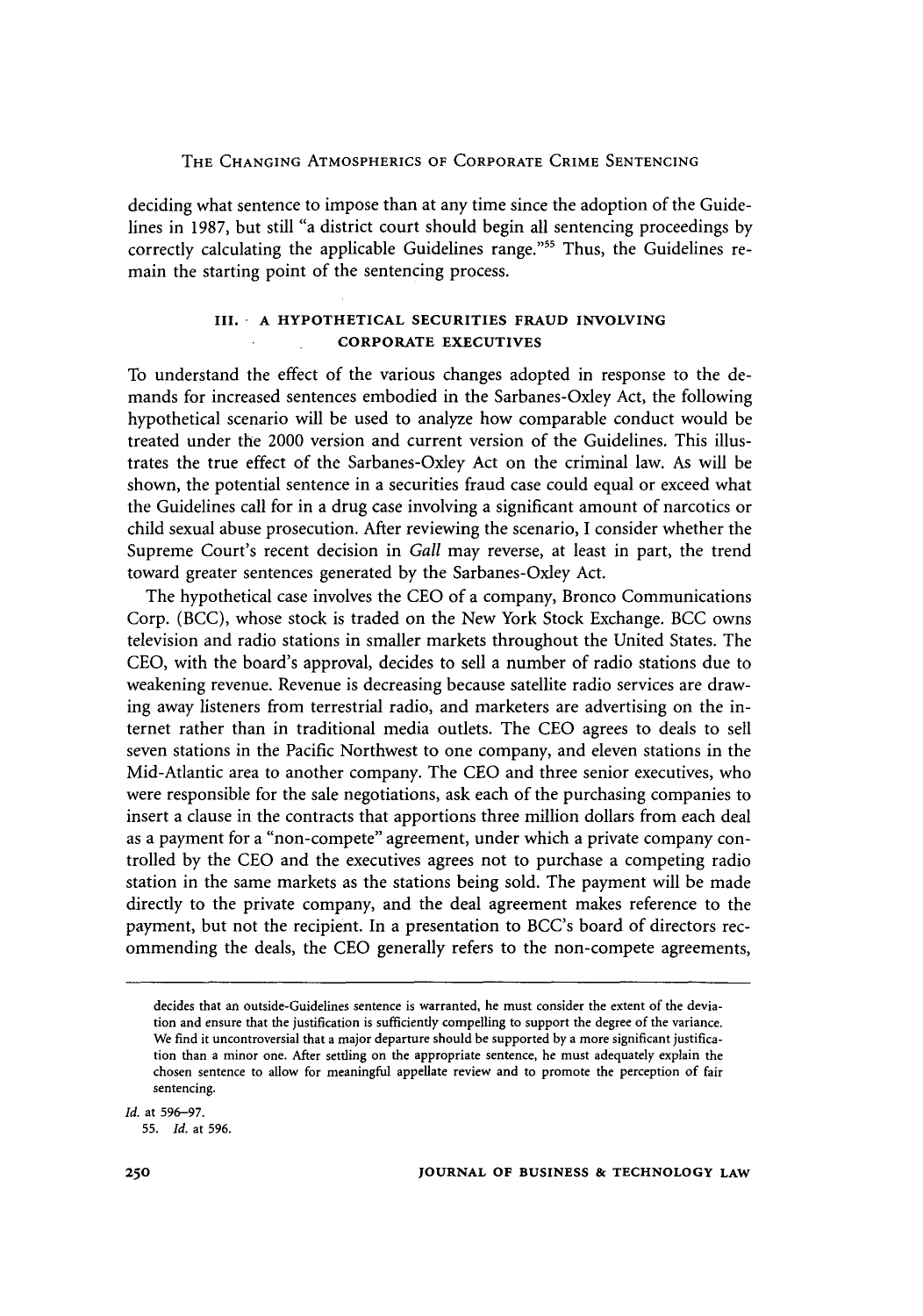but does not explain that the money will go to a company that he and the other executives own.

Two years after approving the transactions, an internal auditor raises questions about who received the two non-compete payments. A review by the audit committee leads to an investigation by outside counsel, revealing the payments to the private company. The private company's records show that the CEO received half the total payments, and the other three executives split the remaining three million dollars. The BCC board terminates the four executives, and federal prosecutors file charges against the four executives for securities fraud, (based on false financial statements fled by the company that did not reflect the true nature of the noncompete payments), mail fraud (for defrauding BCC), and conspiracy. One defendant pleads guilty and agrees to testify for a reduced sentence of two years, and the three remaining defendants are convicted on all counts after trial.<sup>56</sup>

Under the 2000 Guidelines, the following would be the major components of the sentencing calculation under section 2F1.1, which applies to fraud offenses:

- \* Base Offense Level: 6.
- Loss Enhancement: 14 (based on a \$6 million loss, or alternatively the defendants' gain from the fraudulent scheme).
- \* More Than Minimal Planning: 2.
- Abuse of a Position of Trust: 2.<sup>57</sup>

Using an Offense Level of 24, the sentencing range provided in the Guidelines' Sentencing Table is fifty-one to sixty-three months if the defendants are in Criminal History Category I, which is usually a safe assumption in white collar crime cases involving corporate executives.<sup>58</sup> In addition, if any of the defendants testified at trial and denied that they intended to engage in a scheme to defraud, then after the conviction the government usually would seek a two-level enhancement for obstruction of justice.<sup>59</sup> If applied in this case, the resulting sentencing range would be sixty-three to seventy-eight months.<sup>60</sup>

Under the 2007 Guidelines, which incorporate both the 2001 changes to the fraud loss table and the enhancements adopted in response to the Sarbanes-Oxley Act, a much more severe sentence will be available under section 2BI.l:

- **58.** *See id.* sentencing tbl.
- **59.** *Id.* § 2F1.I(b)(4)(C).
- 60. *See id.* sentencing **tbl.**

<sup>56.</sup> The scenario is very loosely based on the prosecution of Lord Conrad Black, the former CEO of Hollinger International, and three former executives of the company for siphoning funds from deals by the company through non-compete payments. See Tim Arango, *Black Given Prison Term Over Fraud,* N.Y. TiMEs, Dec. 11, 2007, at Cl. I have made the facts more clearly a criminal violation to facilitate the Sentencing Guidelines analysis.

**<sup>57.</sup> U.S.** SENTENCING GUIDELINES **MANUAL** § 2F1.1(a) (2000).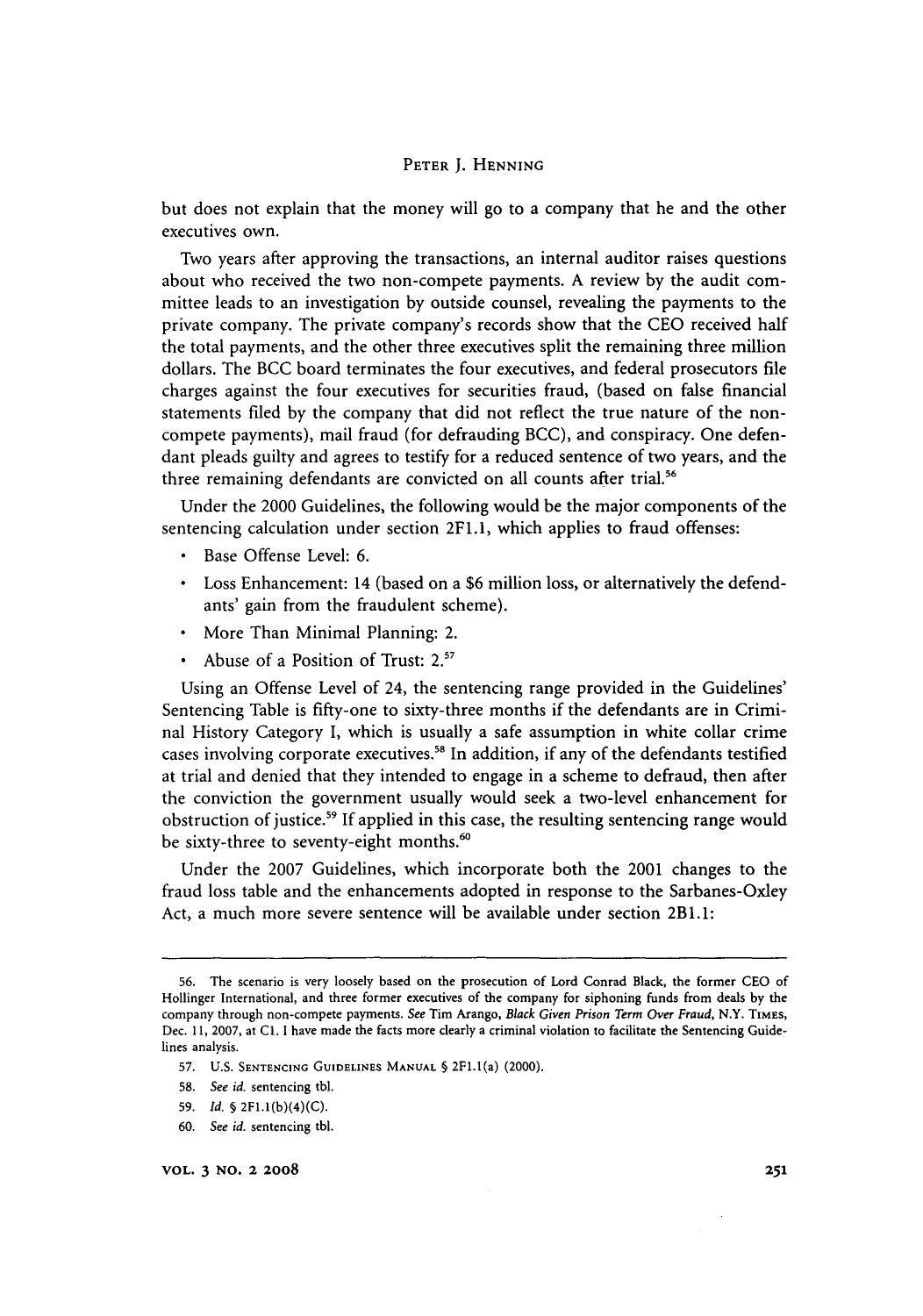- Base Offense Level: 7 (assuming the violation occurred after the adoption of the Sarbanes-Oxley Act's increase in the maximum punishment for mail fraud and securities violations).
- Loss Enhancement: 18 (based on a \$6 million loss, or alternatively the defendants' gain from the fraudulent scheme).
- \* Sophisticated Means: 2.
- Public Company Officer: 4.<sup>61</sup>

Using an Offense Level of 31, the sentencing range provided in the Guidelines' Sentencing Table is 108 to 135 months.<sup>62</sup> In addition, there are two other enhancements added by the Sarbanes-Oxley Act that could come into play in a corporate crime case such as this. First, if there are more than 250 victims, which could include the shareholders of BCC, then a six-level enhancement can be added.<sup>63</sup> Second, a four-level enhancement can be applied if the crime threatened the financial security of a public company or 100 individuals, which could happen in a case involving the diversion of assets and filing of false financial statements.<sup>64</sup> If the Offense Level was 35, then the sentencing range would be 168 to 210 months,<sup>65</sup> while an Offense Level of 37 triggers a 210 to 262 month sentence.<sup>66</sup> Should both enhancements be applied, which could occur in a future Enron or WorldCom scenario, then the sentencing range would stretch from 300 months to life imprisonment.

The effect of the Sarbanes-Oxley Act on sentencing in corporate crime cases under the Sentencing Guidelines is clear. The sentencing range for fraud offenses since 2001 has at least doubled, and depending on whether the court applies additional enhancements now available for substantial economic crimes, the defendant could face anywhere from twenty years to life in prison. These sentencing ranges are similar to what defendants receive for promoting sexual activity with minors under section  $2G1.3$ ,<sup>67</sup> or trafficking in narcotics under section  $2D1.1$ .<sup>68</sup> Can it be that a CEO engaged in accounting fraud or diversion of corporate assets should be punished the same as a person distributing a half-kilo of heroin or seeking to entice a minor over the internet?

**<sup>61,</sup>** *Id.* § **2BI.l.**

<sup>62.</sup> U.S. **SENTENCING** GUIDELINES **MANUAL** sentencing tbl. (2007).

<sup>63.</sup> *Id.* § **2B1.1(b)(2)(C).**

<sup>64.</sup> *Id.* § 2B1.I(b)(13)(B).

**<sup>65.</sup>** *Id.* § **5A.**

<sup>66.</sup> *Id.*

<sup>67.</sup> *Id.* § 2G1.3.

**<sup>68.</sup>** *Id.* § 2D1.1.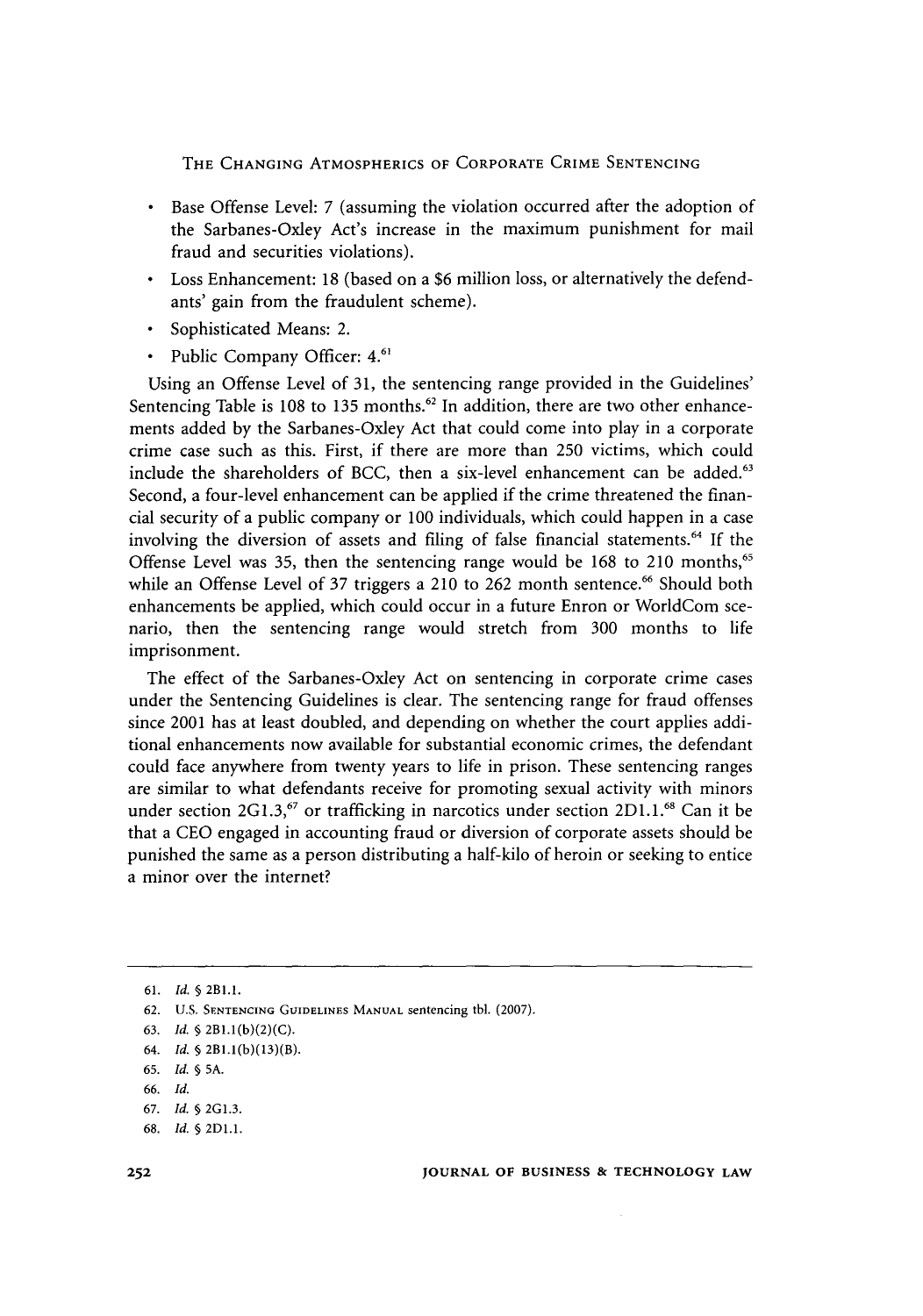#### **IV. RESTORING DISCRETION IN SENTENCING AFTER** *BOOKER*

Newton's third law of physical motion is that for every action there is an equal and opposite reaction.69 The Sarbanes-Oxley Act was an effort to rein in some of the more aggressive practices in American business by strengthening the roles of various gatekeepers-directors, accountants, and lawyers-and requiring corporations to adopt much more stringent internal monitoring to ensure there would be no more meltdowns like Enron and WorldCom.<sup>70</sup> Any requirement that companies institute greater internal controls entails significant costs, and there has been a strong push to roll back certain parts of the Act because of the purported negative effects on the capital markets in the United States.<sup>71</sup>

The criticism has not been limited to the corporate governance provisions, with questions being raised about whether corporations and their officers should be prosecuted for what some term as business decisions." The message behind the new criminal laws and increased sentences for corporate fraud in the Sarbanes-Oxley Act was that corporate chieftains, once viewed perhaps as immune to criminal prosecution, should be the focal point of investigations and prosecutions.<sup>7</sup> Punishments akin to what drug dealers and child pornographers can receive because a distinct possibility for corporate executives. Whether a CEO should be viewed as posing the same threat to society as a drug dealer is an open question.

While not strictly Newtonian in response, the Supreme Court's recent sentencing jurisprudence creates the possibility of an opposing reaction to the increased punishments that the Sarbanes-Oxley Act authorized that may effectively change the white collar crime sentencing atmospherics once again. The Sentencing Guidelines deprived federal judges of most of the unfettered discretion they exercised until 1987 in sentencing defendants by requiring courts to apply a prescribed set of rules to calculate a score that was then plugged into a grid to produce a narrow range for a prison sentence.<sup>74</sup> While not completely mechanical, it was a system that treated the judges more as tellers or scriveners and less like dispensers of just punishments.

<sup>69.</sup> Sir Isaac Newton, *Mathematical Principles of Natural Philosophy, in* THE **AGE** OF **REASON** 108 (Louise L. Snyder ed., 1955).

**<sup>70.</sup>** Lynn Stephens & Robert G. Schwartz, *The Chilling Effect of Sarbanes-Oxley: Myth or Reality?,* CPA J., June 2006, *available at* http://www.nysscpa.org/printversion/cpaj/2006/606/pl4.htm.

<sup>71.</sup> Sarah Johnson, *Sarbox Rollback Report Due November 30,* CFO.coM, Nov. 22, 2006, http://www.cfo. com/printable/article.cfm/8313658/c-2984368?f=options. *See generally* COMM. **ON CAP.** MKTS. REG., THE **COM-**PETITIVE POSITION OF THE U.S. PUBLIC **EQUITY** MARKET (Dec. 4, 2007).

<sup>72.</sup> *See* Larry **E.** Ribstein, *Accountability and Responsibility in Corporate Governance,* **81** NOTRE DAME L. REV. 1431, **1487** (2006) ("As concerns about the costs and effectiveness of criminal liability and the Sarbanes-Oxley Act of 2002 increase, public demand may build for alternative accountability mechanisms." (citation omitted)).

<sup>73.</sup> *See, e.g.,* Ann Marie Tracey & Paul Fiorelli, *Nothing Concentrates the Mind Like the Prospect of a Hanging: The Criminalization of the Sarbanes-Oxley Act,* 25 N. ILL. U. L. REV. 125, 131 (2004) (commenting on how Sarbanes-Oxley laws are designed to provide prosecutors with the tools to prosecute those who would defraud investors).

<sup>74.</sup> *See generally* Celesta A. Albonetti, *Sentencing Under the Federal Sentencing Guidelines: Effects of Defendant Characteristics, Guilty Pleas, and Departures on Sentence Outcomes for Drug Offenses, 1991-1992,* 31 LAW **&**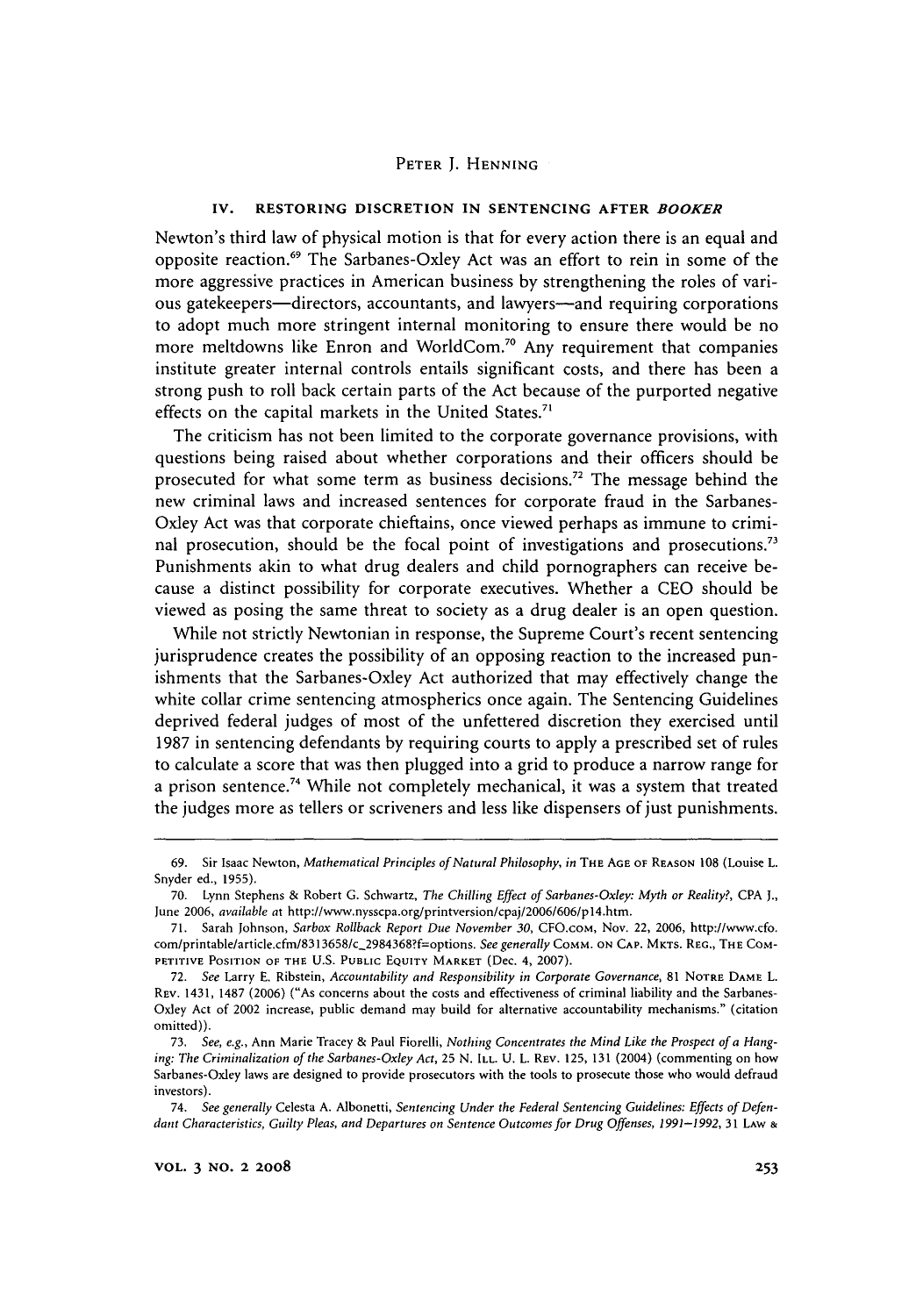In 2000, the Supreme Court's decision in *Apprendi v. New Jersey*<sup>75</sup> started a trend toward restoring a measure of the discretion judges should have in sentencing when a jury makes a limited decision on the defendant's guilt without detailed findings to guide a court on what factors should go into the punishment.<sup>76</sup> When the Court held that the Guidelines were no longer mandatory in *United States v. Booker,"* the question simply became whether federal district judges would have real discretion in sentencing, or whether the Guidelines still would be the dominant motif for apportioning punishment.

In *Gall v. United States*,<sup>78</sup> the Court made it clear that trial judges have the ultimate control over sentencing, subject to limited appellate review.<sup>79</sup> While the Guidelines "should be the starting point and the initial benchmark" in a sentencing decision, the judge "must make an individualized assessment based on the facts presented."<sup>80</sup> Unlike the more mechanical Guidelines process, federal judges now should "consider every convicted person as an individual and every case as a unique study in the human failings that sometimes mitigate, sometimes magnify, the crime and the punishment to ensue."<sup>81</sup> Gall could not be clearer that the mechanistic force of the Guidelines are to be tempered, and perhaps even dissipated, by the discretion of federal judges who can choose to follow-or ignore-them so long as the decision is reasonably well explained.<sup>82</sup> After *Gall*, appellate courts are to apply the abuse-of-discretion standard, an approach that affords trial judges wide latitude to decide on appropriate sentences.<sup>83</sup>

The upward trend in sentencing since the Sarbanes-Oxley Act may abate, and indeed perhaps even may be reversed due to the influence that *Gall* may have on district courts. The recent sentencing of three former executives of Hollinger International illustrates how lower sentences may become the norm in corporate fraud cases.<sup>84</sup> Lord Conrad Black, Hollinger's former CEO, and three others, Peter Atkinson, Jack Boultbee, and Mark Kipnis, were convicted in July 2007 for their roles in diverting from the company funds related to the sale of assets under the guise of

- 81. *Id.* at 598 (quoting Koon v. United States, 518 U.S. 81, 113 (1996)).
- 82. *Id.* at 596-97.

83. *Id.* at 597. In explaining how the focus is on the sentence and not just the Guidelines, the Court stated, "[i]f the sentence is within the Guidelines range, the appellate court may, but is not required to, apply a presumption of reasonableness. But if the sentence is outside the Guidelines range, the court may not apply a presumption of unreasonableness." *Id.* (citations omitted).

84. *See* Leonard N. Fleming & Abdon M. Pallasch, *6 1/2 Years, No Remorse; British Lord Headed to Prison for Fraud After Lecture from Judge,* **CI.** SUN-TIMES, Dec. **11,** 2007, at **6.**

Soc'y REV. 789 (1997) (noting that the Sentencing Guidelines were developed to remove judicial discretion in sentencing).

<sup>75.</sup> **530** U.S. 466 (2000).

<sup>76.</sup> *Id.* at 497.

**<sup>77.</sup>** 543 **U.S.** 220, 245 **(2005).**

<sup>78. 128</sup> S. Ct. 586 (2007).

<sup>79.</sup> *Id.* at 596-97.

<sup>80.</sup> *Id.* at 597.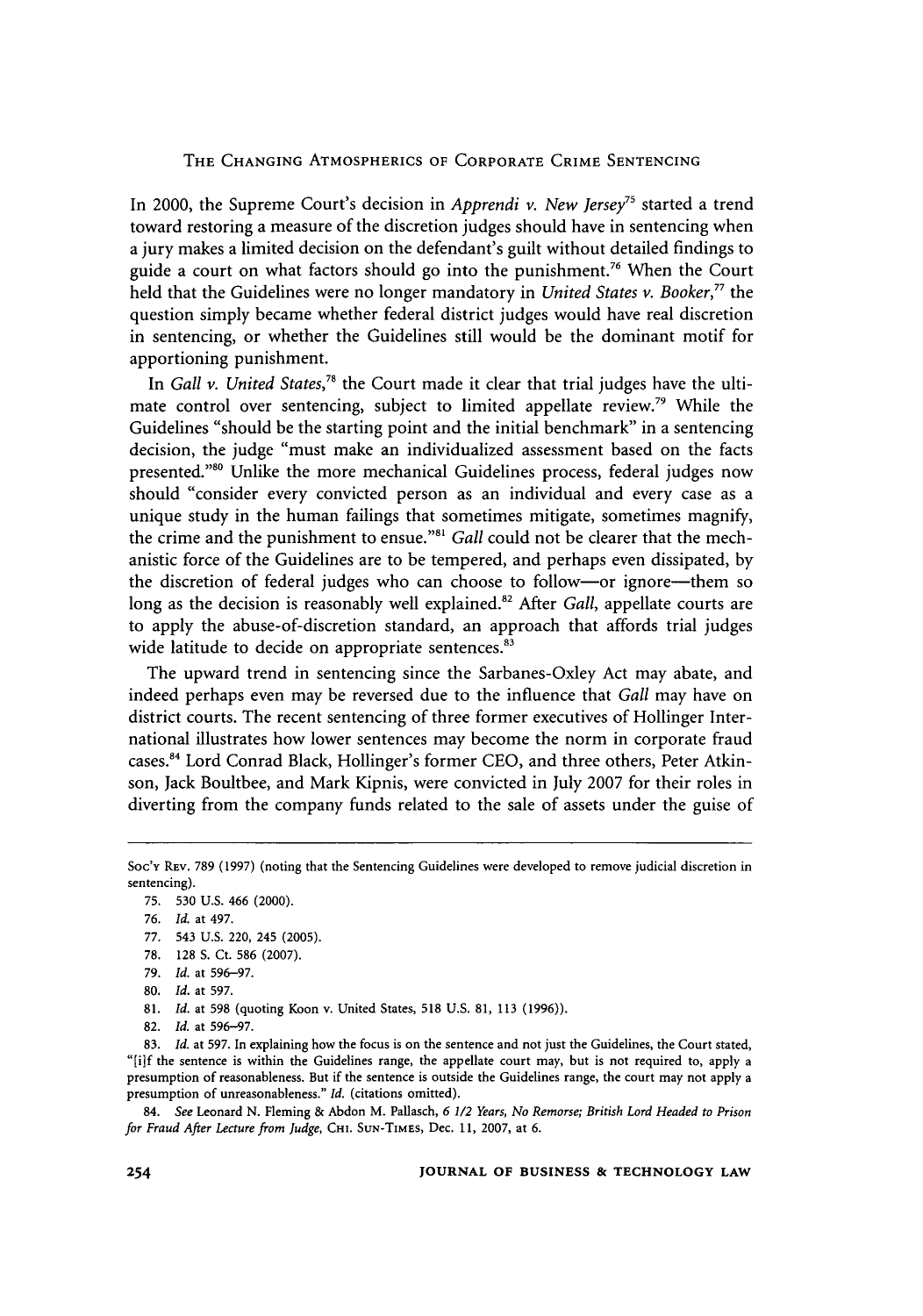non-compete agreements.<sup>85</sup> The recommended Guidelines sentences for Atkinson, Boultbee, and Kipnis ranged from about three to almost five years, even using the more favorable 2000 version of the Guidelines, based on a \$6.1 million loss.<sup>86</sup> But the sentencing occurred the very day the Supreme Court announced its decision in *Gall, restoring significant discretion to district judges.<sup>87</sup> Rather than apply the* Guidelines' sentences, the court sentenced the defendants to twenty-four months (Atkinson),<sup>88</sup> twenty-seven months (Boultbee),<sup>89</sup> and probation (Kipnis).<sup>90</sup> Only Lord Black, the CEO, received a sentence within the recommended Guidelines range at six and one-half years.<sup>91</sup> Prior to *Gall*, I would have expected the judge to adhere fairly closely to the Guidelines, and if a below-Guidelines sentence were imposed, then I suspect the prosecutors would have appealed, particularly the grant of probation. Now, it is unlikely that the government will take the time to appeal these sentences because the chances of success are almost nil in light of the abuse of discretion standard. These sentences indicate that federal judges can be expected to use their discretion in sentencing, which in many cases will result in lower sentences.

#### **V. CONCLUSION**

*Gall* may well be a harbinger of significant changes in the sentencing atmospherics in corporate crime cases.<sup>92</sup> The new criminal provisions adopted in the Sarbanes-Oxley Act will remain, but they are largely meaningless given the broad array of statutes that can be used to reach corporate misconduct. The Guidelines are now truly advisory, and over time I suspect they will have less sway over federal judges, who will use their new-found discretion to individualize sentences. That process of focusing on the individual likely means sentences in white collar crime cases will on the whole be lower in the future. White collar defendants are almost by nature the type of appealing person who can sway a judge to be a bit more forgiving. These defendants are, quite often, just like the judge in terms of social status, background, and interests. Moreover, they can often muster a large number of supporting letters to attest to their prior good works and upstanding community reputation.<sup>93</sup> These defendants are rarely recidivists, and pose virtually no threat to

<sup>85.</sup> *Id.*

<sup>86.</sup> *See* U.S. **SENTENCING** GUIDELINES **MANUAL § 2FI.1(b)(1)(O)** (2000) (recommending an increase of fourteen levels for a loss of more than \$5,000,000).

<sup>87.</sup> *See Gall,* 128 **S.** Ct. 586; *see also* Fleming **&** Pallasch, *supra* note 84, at 6.

<sup>88.</sup> Fleming & Pallasch, *supra* note 84, at 6.

<sup>89.</sup> *Id.*

<sup>90.</sup> *Id.*

**<sup>91.</sup>** *Id.*

<sup>92.</sup> *See supra* notes **52-55** and accompanying text.

<sup>93.</sup> David Louis Raybin, Letters of Support in Criminal Sentencing Hearings, TENN. B.J., July 2006, at 30.